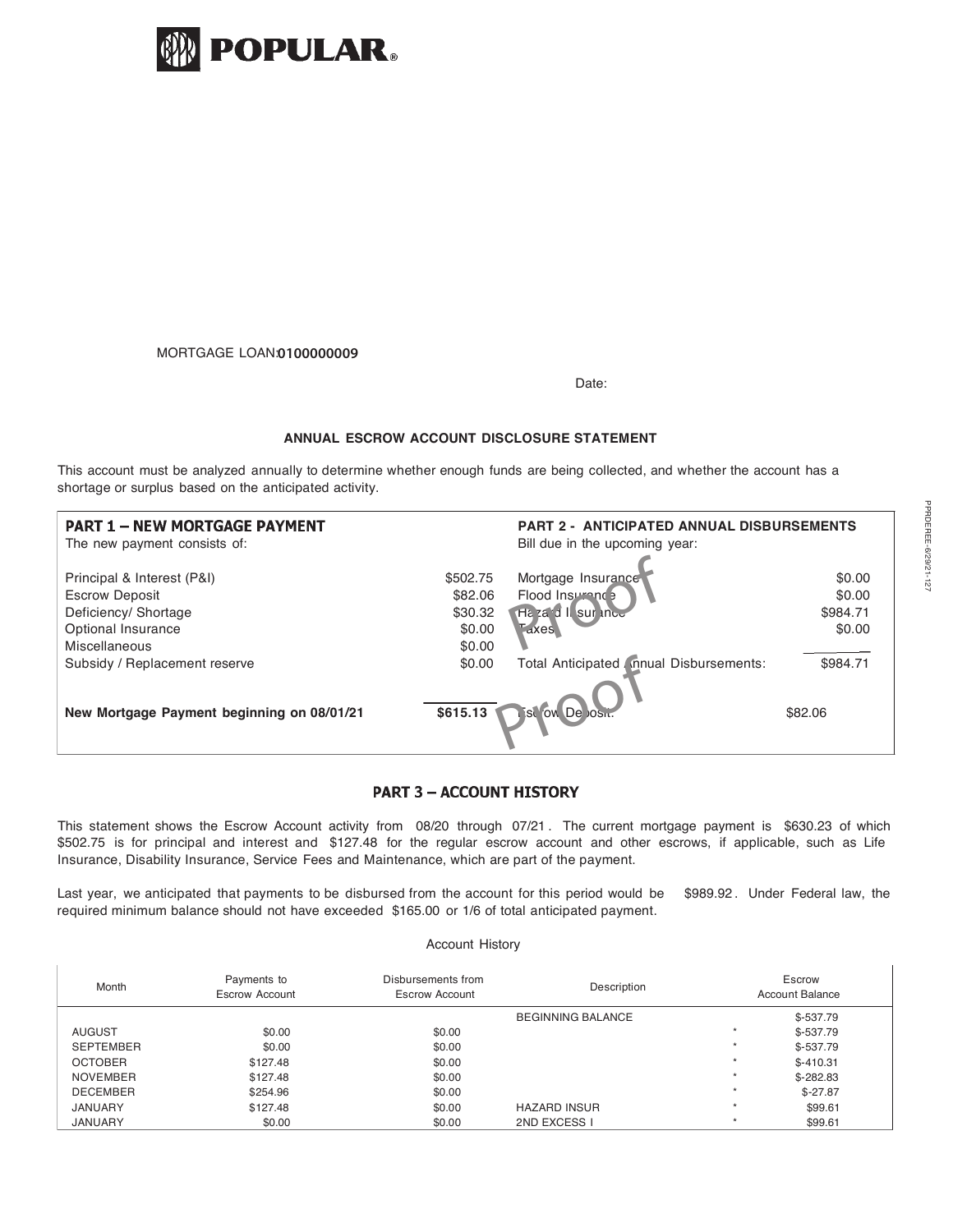## MORTGAGE LOAN: **0702755117 0100000009**

### Account History

| Month           | Payments to<br><b>Escrow Account</b>                                                                   | Disbursements from<br><b>Escrow Account</b> | Description         | Escrow<br><b>Account Balance</b> |                                  |
|-----------------|--------------------------------------------------------------------------------------------------------|---------------------------------------------|---------------------|----------------------------------|----------------------------------|
| <b>FEBRUARY</b> | \$127.48                                                                                               | \$0.00                                      |                     | $\star$                          | \$227.09                         |
| <b>MARCH</b>    | \$127.48                                                                                               | \$0.00                                      | <b>EXCESS INSUR</b> | $\star$                          | \$354.57                         |
| <b>APRIL</b>    | \$127.48                                                                                               | \$754.50                                    | <b>HAZARD INSUR</b> | $\star$                          | $$-272.45$                       |
| <b>APRIL</b>    | \$0.00                                                                                                 | \$181.21                                    | 2ND EXCESS I        | $\star$                          | $$-453.66$                       |
| MAY             | \$127.48                                                                                               | \$0.00                                      |                     | $\star$                          | $$-326.18$                       |
| JUNE            | \$127.48 **                                                                                            | \$49.00 **                                  | <b>EXCESS INSUR</b> | $\star$                          | $$-247.70$                       |
| <b>JULY</b>     | \$127.48 **                                                                                            | \$0.00                                      |                     | $\star$                          | $$-120.22$                       |
|                 | <b>Total Escrow Payments</b><br><b>Total Tax Disbursements</b><br><b>Total Insurance Disbursements</b> |                                             |                     |                                  | \$1,402.28<br>\$0.00<br>\$984.71 |

An asterisk (\*) indicates a difference from the previous estimated calculations either in the date or the amount.<br>
\*\* The month ( $\frac{1}{2}$ , identify and with the asteristic (\*) in the account history are budgeted, which m \*\* The month  $\sqrt{5}$  identified with the asterisks (\*) in the account history are budgeted, which means that at the date of the Annual Escrow Account Reserve Analysis, payments are pending to be received, or pending disbursements to be issued. The calculations in the Analy is are based on the 12 months shown; therefore, any difference in the pending payments to be received or pending disbursements to be issued, might cause an increase or decrease in the budgeted calculations shown in the Annual Escrow Account Analysis Statement.

### **PART 4 - ACCOUNT PROJECTIONS**

For your information, the following is an estimate of the activity in the escrow account from 08/21 through 07/22 . Please retain this statement for comparison with the actual activity in the account at the next escrow account computation year.

| Month            | To Escrow<br>Account | From Escrow<br>Account | Description              | <b>Projected Escrow</b><br>Account Balance | <b>Required Escrow</b><br>Account Balance |
|------------------|----------------------|------------------------|--------------------------|--------------------------------------------|-------------------------------------------|
|                  |                      |                        | <b>BEGINNING BALANCE</b> |                                            | \$607.47                                  |
| <b>AUGUST</b>    | \$82.06              | \$0.00                 |                          | $$-38.16$                                  | \$689.53                                  |
| <b>SEPTEMBER</b> | \$82.06              | \$0.00                 |                          | \$43.90                                    | \$771.59                                  |
| <b>OCTOBER</b>   | \$82.06              | \$0.00                 |                          | \$125.96                                   | \$853.65                                  |
| <b>NOVEMBER</b>  | \$82.06              | \$0.00                 |                          | \$208.02                                   | \$935.71                                  |
| <b>DECEMBER</b>  | \$82.06              | \$0.00                 |                          | \$290.08                                   | \$1,017.77                                |
| JANUARY          | \$82.06              | \$754.50               | <b>HAZARD INSUR</b>      | \$-382.36                                  | \$345.33                                  |
| JANUARY          | \$0.00               | \$181.21               | 2ND EXCESS I             | $$-563.57$                                 | \$164.12                                  |
| <b>FEBRUARY</b>  | \$82.06              | \$0.00                 |                          | $$-481.51$                                 | \$246.18                                  |
| <b>MARCH</b>     | \$82.06              | \$49.00                | <b>EXCESS INSUR</b>      | $$-448.45$                                 | \$279.24                                  |
| <b>APRIL</b>     | \$82.06              | \$0.00                 |                          | \$-366.39                                  | \$361.30                                  |
| <b>MAY</b>       | \$82.06              | \$0.00                 |                          | $$-284.33$                                 | \$443.36                                  |
| JUNE             | \$82.06              | \$0.00                 |                          | $$-202.27$                                 | \$525.42                                  |
| <b>JULY</b>      | \$82.06              | \$0.00                 |                          | $$-120.21$                                 | \$607.48                                  |

The ending projected escrow account balance is \$-120.22 . The required beginning escrow balance according to this analysis should be \$607.47 . This means that the account has a shortage of \$727.69 .

Under federal law, the shortage may be charged in the mortgage payments, unless it is less than the deposit of the reserve account. If so, we may require the payment of the shortage within 30 days or it could be charged in the projected payments in this analysis. **The** shortage of \$727.69 has been divided into 24 months and will be added to the payment beginning on 08/01/21.

If loan has an adjustable interest rate, the payment may change prior to the next Escrow Analysis according to the new rate.

For more information regarding this analysis of the reserve account, you may contact our Mortgage Services Department, Customer Services Division, Monday through Friday from 8:00 a.m. at 6:00 p.m. and Saturday from 9:00 a.m. at 12:00 m. at 787- 775-1100 or toll-free at 1-800-981-1982.

## **If You Anticipate Problems Making Payments:**

l Please call our Loss Mitigation Division Mortgage Loan Center, Customer Service Section, from 8:00 a.m. to 6:00 p.m. collect at 787-522-1544 or Toll free for at 1-855-220-2201.